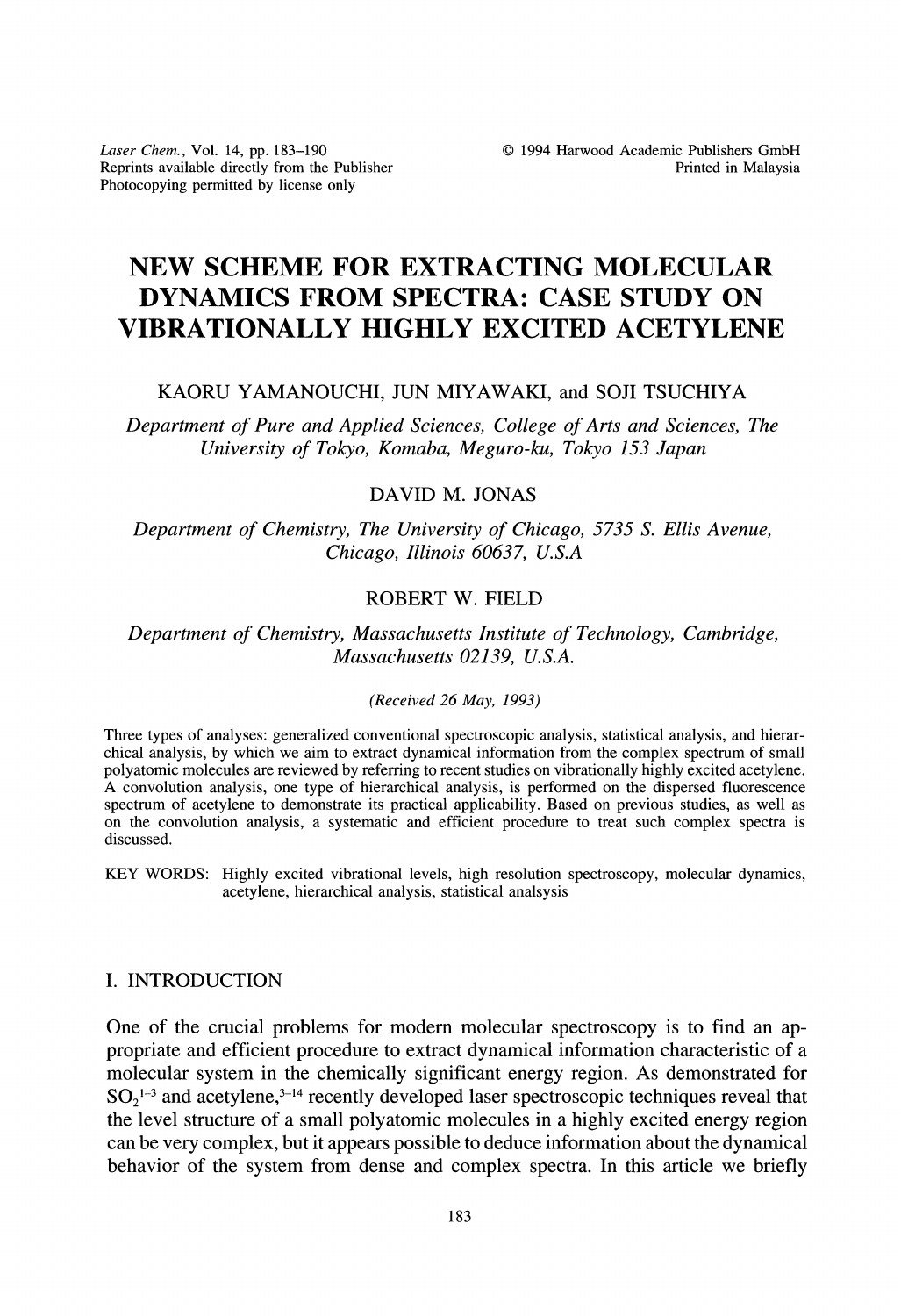review three types of analyses by which we aim to extract molecular dynamics from an observed complex spectrum by referring recent studies on vibrationally highly excited acetylene. These three types of analyses are (i) generalized conventional spectroscopic analysis, (ii) statistical analysis, and (iii) hierarchical analysis. In the following sections (Sec. II-IV), we explain how these mettiods have been applied to vibrationally highly excited acetylene, and in Sec. V, we describe a systematic and efficient procedure for the analysis of the complex observed spectrum by introducing recent studies of the complex laser induced fluorescence  $(LIF)$  spectrum of NO<sub>2</sub>.

#### II. GENERALIZED CONVENTIONAL SPECTROSCOPY

### Search for Feature States and Good Quantum Numbers

If the observed spectrum of a molecular system is a simple one, we can easily assign a set of quantum numbers to each peak in the spectrum based on a Dunham type polynomial formula for the level energies or their numerical values derived from a well-established Hamiltonian. However, as demonstrated for the dispersed fluorescence (DF) spectrum of acetylene,<sup>3,4</sup> the assignment of vibrational quantum numbers at high vibrational energy becomes far more difficult due to the anharmonic resonances which can be treated easily as a small perturbation at low vibrational energy. Because the off-diagonal elements of an anharmonic coupling, in which the quantum numbers  $v_i$  change by n units, scale roughly as  $\Pi(v_i)^{(n)/2)}$ , these anharmonic couplings, which shift the level energy only slightly from their unperturbed position at lower energy, can cause formidably complex level structure and intensity distributions at higher energy.

In the observed DF spectrum of acetylene, the lower energy region (below 14000 cm<sup>-1</sup>) contained six progressions in even quanta of  $v_4$ " (trans-bend) in combination with  $v_2$ " (CC stretch), which were easily identified. However, in the high energy region (above  $14000 \text{ cm}^{-1}$ ), the assignments of individual peaks becomes difficult due to the increasing peak-density and spectral complexity. It was expected that the source of the complexity could be clarified by extending secure vibrational assignments from the lower energy region into the highly excited region.

The identification of three additional trans-bend progressions (below 14000 cm-) built on excitations in a third vibrational mode played a key role in untangling the complexity in the spectrum at higher energy. A precise examination of the intensity enhancement observed in these additional progressions and the predictions of the level energy from previously well-determined spectroscopic constants led to the conclusion that a previously undetected  $\Delta v_4 = -\Delta v_5 = \pm 2$  Darling-Dennison (DD) resonance between the two degenerate bending modes,  $v_4$ " (trans-bend) and  $v_5$ " (cisbend), was the perturbation responsible for inducing a complex spectrum at high energy.

It was argued that, at higher energy, energetically adjacent levels forming a tier of the DD resonances merge with each other and the DD resonance polyad by which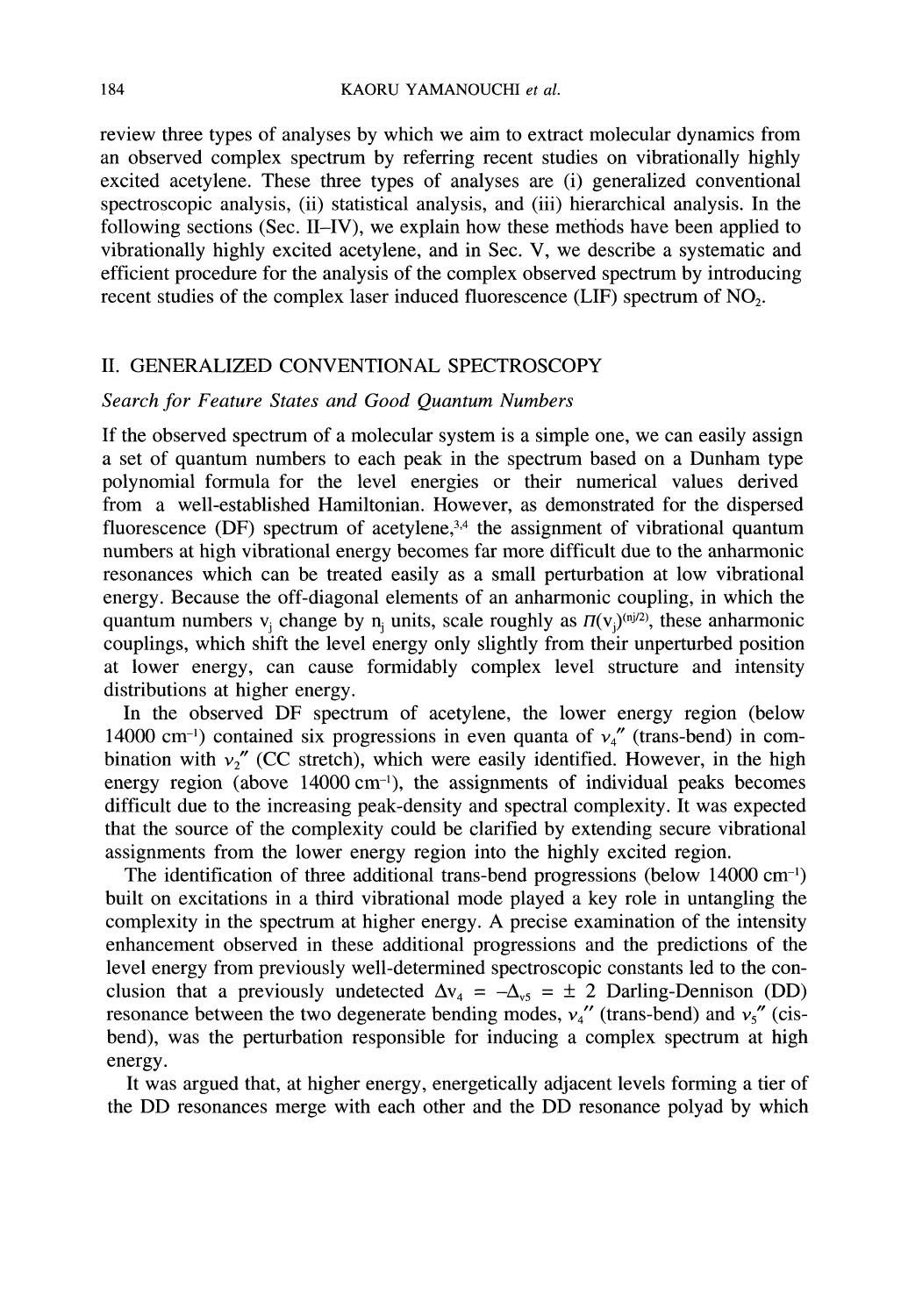$(v_{\text{bend}}/2)$  + 1 levels are connected by  $(v_{\text{bend}}/2)$  resonances is produced, where  $v_{\text{bend}}$ represents the total bending quanta,  $v_4'' + v_5''$ . Within this tier, both of the quantum numbers  $v_4$ <sup>"</sup> and  $v_5$ " representing individual degenerate bending modes lose its significance, and only the sum of the two values,  $v_{\text{bend}}$ , can be used to label the entire  $(v_{\text{bend}}/2)$  + 1 levels in a polyad. In other words, the bright character of the unperturbed state is shared by the levels within the polyad, and we assign a set of vibrational quantum numbers, which represent the zero-order Franck-Condon (FC) bright level to a group of levels. By performing this generalized assignment, the complex level structure above  $14\ 000\ cm^{-1}$  was interpreted reasonably. Thus, even in such a complex structure above 14 000 cm<sup>-1</sup> was interpreted reasonably. Thus, even in such a complex<br>spectrum, it was shown that the assignment of a set of vibrational quantum numbers to a group of eigenstate is possible by examining the effect of anharmonic resonances gradually ascending from lower energy towards higher energy. Such a group of eigen states, to which a set of vibrational quantum numbers are assigned, was called a feature state.

#### Hierarchical-Level Structure and Stepwise IVR

The investigation of the high energy region of acetylene by the DF spectroscopy at low resolution  $(-10 \text{ cm}^{-1})$  and stimulated emission pumping (SEP) spectroscopy at high resolution  $(-0.5 \text{ cm}^{-1})$  showed that each feature state contains sub-feature states underneath, and sub-feature states in turn contains a sub-sub-feature states underneath.<sup>4</sup> This hierarchical level structure occurs because of a stepwise energy flow from an initially populated feature state towards individual eigenstates. That is, the energy flows from an initially localized CC stretch and trans-bend combination levels into other modes on at least two distinct timescales in the high energy region. Therefore, by assigning the feature states and their underlying finer structure, it becomes possible to specify the energy flow pathway as well as its rate. This explicitly described and characterized energy flow process is the phenomenon of intramolecular vibrational energy redistribution (IVR).

Recently the stepwise IVR pathway was discussed based on detailed examination of the  $7000 \text{ cm}^{-1}$  region by SEP spectroscopy.<sup>5,6</sup> The high-resolution SEP spectrum of the 7000 cm<sup>-1</sup> region by SEP spectroscopy.<sup>5,6</sup> The high-resolution SEP spectrum at lower vibrational energy clearly proved the existence of the DD resonance between the two degenerate bending modes, which plays a crucial role in the earliest time IVR in the highly excited region, and also conclusively identified the importance of additional resonances, i.e. the vibrational  $l$ -resonance and the 2345 Fermi resonance, which were predicted from IR and Raman spectroscopy<sup>15</sup> based on the hierarchical structure of the DF spectrum. These resonances promote IVR into the  $v_3$ " mode from the  $v_2''$ ,  $v_4''$  and  $v_5''$  modes. Due to this combination of anharmonic resonances which are identified in the high resolution SEP spectrum at low energy, acetylene is destined to be strongly and specifically perturbed at high energy. The essential characteristics of the perturbation at high energy can be predicted by building a Hamiltonian matrix, which incorporates all the anharmonic resonances identified in the lower energy region.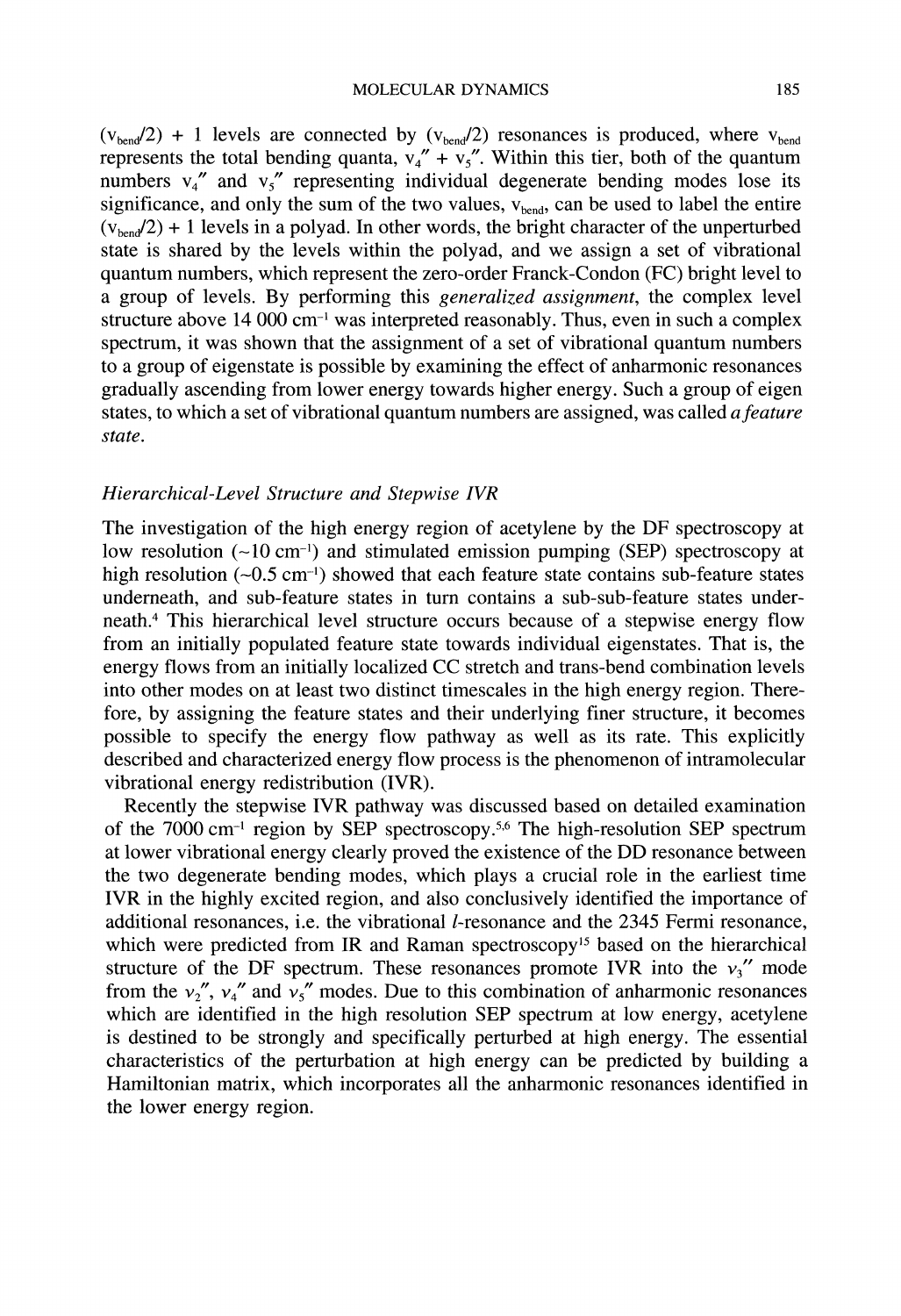### III. STATISTICAL ANALYSIS

There is another type of analysis of the observed complex spectrum, which is known as a statistical analysis, in which statistical properties of the spectrum, i.e. the level spacing and intensity distribution, are treated. Statistical procedures to characterize complex observed spectra were first applied in nuclear physics and is now widely applied to complex spectra of atomic and molecular systems.<sup>16</sup> Even when a spectrum is formidably complex and no systematic analysis such as that based on assignment quantum numbers is applicable, some characteristic properties of a spectrum such as short- and long-range spectral correlations and intensity distributions can be obtained by a statistical treatment of spectrum.

The complex vibrational level structure of highly excited acetylene was first observed by Abramson et al.<sup>7-9</sup> in the SEP spectrum. By using the second and third moments of the nearest-neighbor level spacing (NNLS) distribution, a strong correlation among the levels inferred from the incompletely resolved spectrum was identified.

Pique et al.<sup>10</sup> further investigated vibrationally highly excited acetylene in the energy region around 26 500 cm<sup>-1</sup> by SEP spectroscopy with  $0.3 \text{ cm}^{-1}$  resolution and gy region around 26 500 cm<sup>-1</sup> by SEP spectroscopy with 0.3 cm<sup>-1</sup> resolution and found a very complex clump structure. When the spectral resolution was improved to 0.05 cm<sup>-1</sup>, they found an additional level of hierarchical clump structure. In place of assignments of individual peaks in observed clumps, an analysis using a statistical Fourier transform (SFT)<sup>11</sup> procedure was performed. The SFT analysis showed that there are two time scales  $(3 \text{ and } 45 \text{ ps})$  corresponding to the two stages of the clump structure. By using this statistical procedure, the short range spectral correlation, which can also be extracted from a NNLS distribution, as well as from the spectral intensity distribution, are simultaneously treated and reinterpreted as dynamical behavior. Contrary to the assertions in ref. 10, it has been found that the ability of the SFT to reflect the underlying statistics of the level/intensity distribution is substantially degraded by incomplete resolution.<sup>17,18</sup> The SFT of the SEP spectrum was further used to propose the existence of a large amplitude vibrational motion,<sup>12</sup> i.e. <sup>a</sup> rotational motion of one H atom around <sup>a</sup> CCH core, which is related to the isomerization reaction from acetylene to vinylidene. The isomerization to vinylidene was further inferred from cross-correlation analysis of SEP spectra by Chen et al.<sup>13-14</sup> This isomerization reaction inferred from the statistical treatments may have a close relationship with the feature state formed by the DD resonance between two degenerate bending modes. According to recent calculations, the lowest member of the  $v_{head}$  = 16 DD resonance polyad has a local mode character with nodal surfaces approximately perpendicular to the acetylene-vinylidene isomerization coordinate (i.e. the "local bender" heads straight towards vinylifene).<sup>19</sup>

Though these statistical analyses of SEP spectra of highly excited acetylene strongly stimulated further experimental efforts (mentioned in Sec. II) towards an understanding of the dynamics in highly excited acetylene, it is hard to extract the origin of the correlation or complexity only from the statistical analysis. Only when the statistical information is related to molecular properties such as fundamental vibrational frequencies, can these statistical methods afford meaningful results.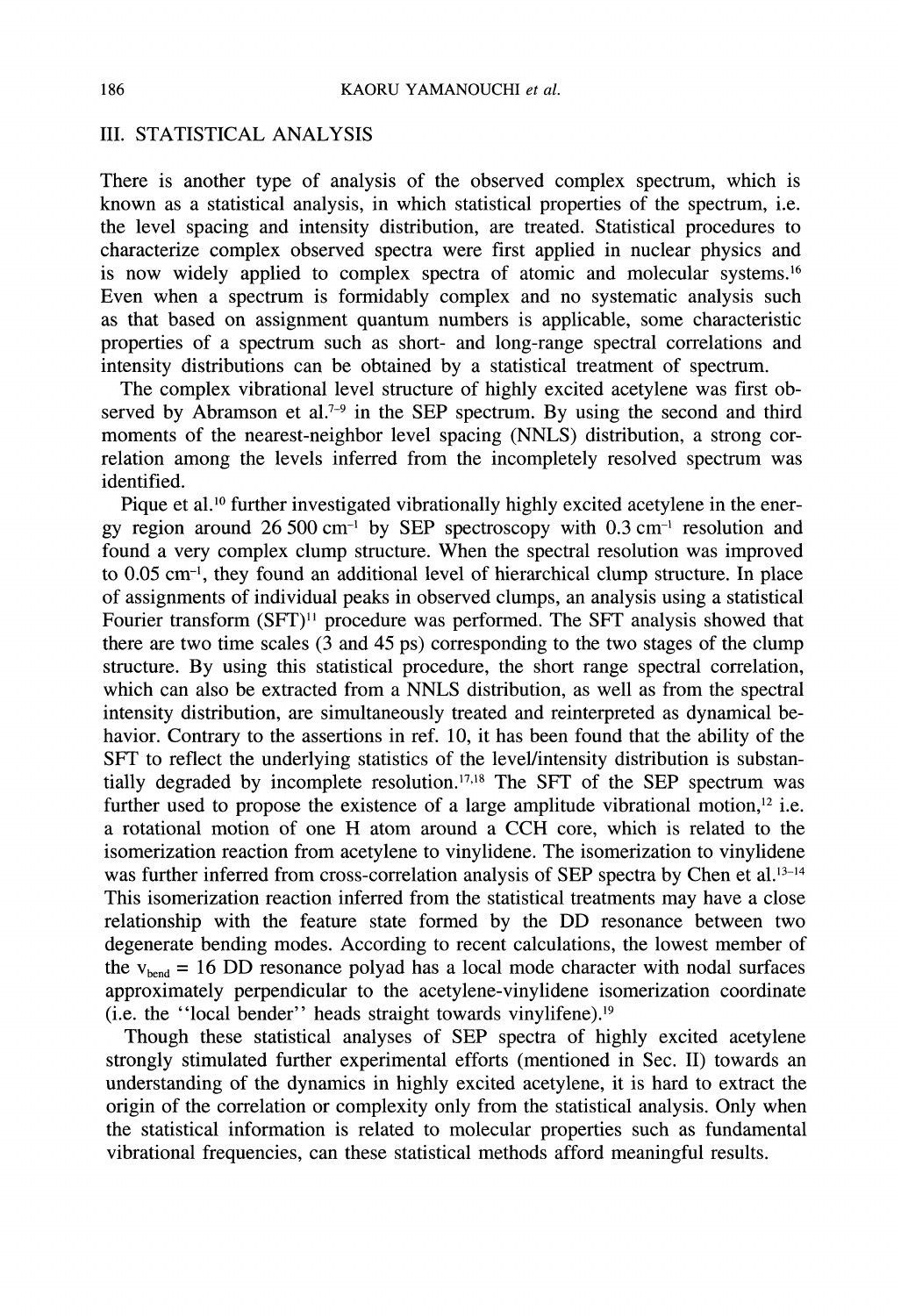MOLECULAR DYNAMICS 187

Recently Coy, Chasman, and Field<sup>17</sup> applied a new statistical method, an extended auto-correlation (XAC) analysis, to the DF spectrum of acetylene and showed that the anharmonic resonances identified by the generalized conventional spectroscopy in Sec. II can also be extracted but not identified. They showed that contrary to widespread belief, level statistics and the SFT are degraded towards the chaotic limit by poor resolution. They introduced this method as an efficient and secure pattern recognition technique for the automatic identification of repeated, overlapping patterns in congested spectra. The applicability of the XAC method may be demonstrated more clearly, if it successfully derives dynamical information from the unsolved complex spectrum such as the LIF spectrum of  $NO<sub>2</sub>$ .

## IV. HIERARCHICAL ANALYSIS

As described in Sec. II, by comparing low-resolution and high-resolution spectra at higher energy region, the stepwise IVR pathway can be deduced via assignments of the feature states and their underlying substructure. Since the information about the IVR is encoded in the hierarchical structure of the spectrum, dynamical information can be extracted by a convolution analysis of the high resolution spectrum, in which the number of resolved peaks is plotted as <sup>a</sup> function of the convolution width. When we assign feature states and sub-feature state associated with various levels of hierarchy, we specify the stepwise energy flow pathway. The convolution analysis is, in principle, the same as the tree analysis proposed by Davis,<sup>21,22</sup> which was recently applied to the LIF spectrum of  $NO<sub>2</sub>$  by Davis<sup>22</sup> and by Coy, Chasman, and Field.<sup>20</sup>

Here we apply the convolution analysis to the observed DF spectrum of acetylene in the energy region between 17 500 and 19 000 cm-1 to demonstrate how this method extracts dynamical information about vibrationally highly excited acetylene. Within that energy range, there are three feature states,  $(v_2 \gamma, v_4 \gamma) = (4,16)$ ,  $(5,14)$ ,  $(6,12)$ , representing three initially excited FC bright states. The results of the convolution analysis are shown in Figure 1. A naive model based on strong  $\Delta_v A = -\Delta_v 5 = \pm 2$ DD resonance and neglect of all other interactions leads one to expect <sup>a</sup> total of <sup>24</sup> DF peaks in three groups (9 for  $v_{\text{bend}} = 16$ , 8 for  $v_{\text{bend}} = 14$ , and 7 for  $v_{\text{bend}} = 12$ ). The plateau found at the convolution width below  $\sim 30 \text{ cm}^{-1}$  clearly shows that the feature states caused by the DD resonance represent the first step of the IVR. The small step at a convolution width of  $\sim$ 150 cm<sup>-1</sup> simply represents that in this energy range, there are three FC bright zero-order states and 150 cm<sup>-1</sup> is greater than the separation between adjacent sub-features of a single FC bright state. The plateau found above the convolution width of  $\sim$ 250 cm<sup>-1</sup> reflects the fact that there is only found above the convolution width of  $\sim$ 250 cm<sup>-1</sup> reflects the fact that there is only one broad structure when the convolution width is large enough relative to the energy region sampled in the spectrum.

The above convolution analysis clearly shows that the dynamical information about the first step of IVR, derived from the DF spectrum recorded with <sup>a</sup> resolution  $\sim 10 \text{ cm}^{-1}$ , is the energy flow caused by the DD resonance out of the bright zero-order feature states. The convolution analysis also shows that this kind of convolution should be performed while the spectrum is being vibrationally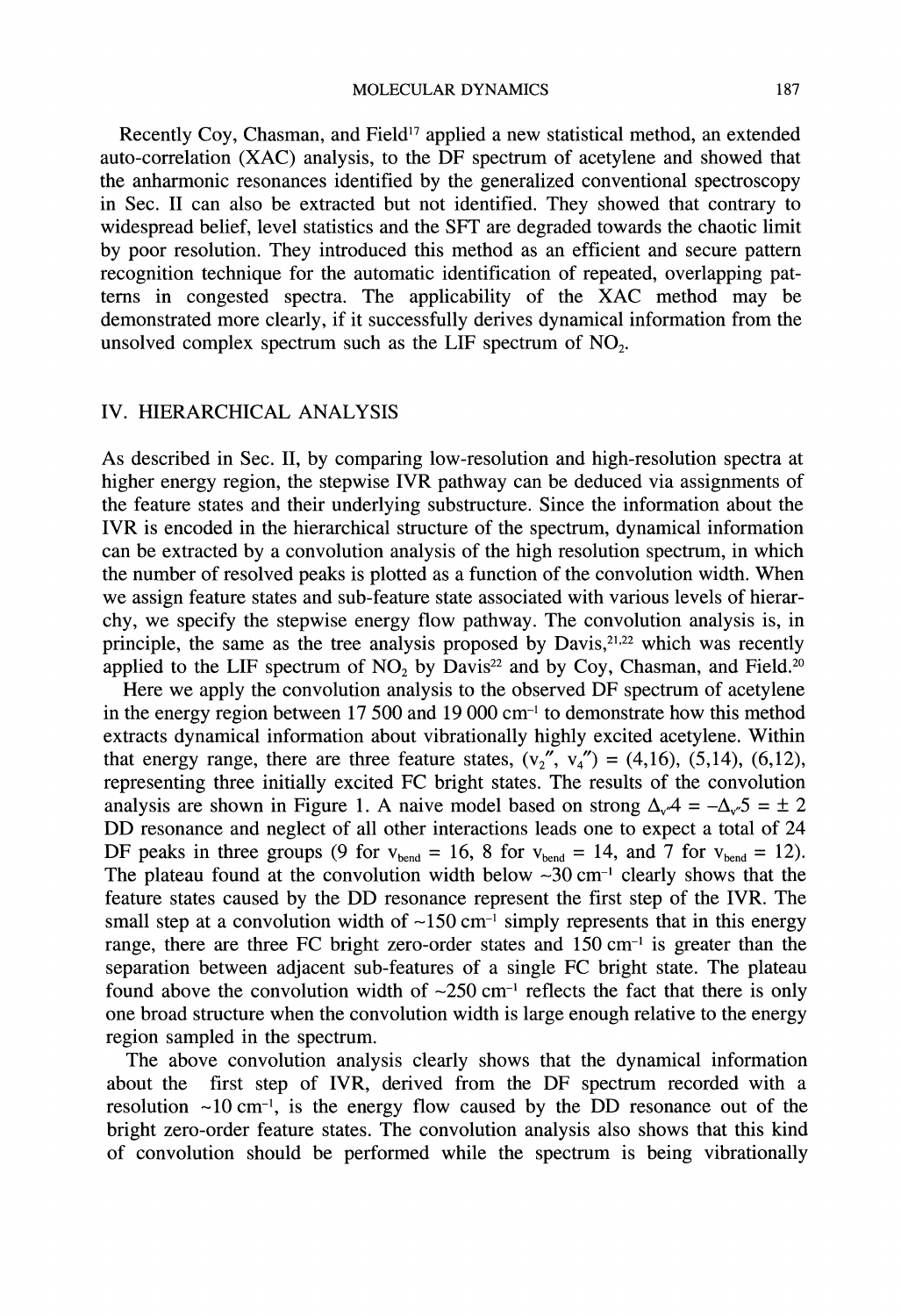

Figure 1 The results of the convolution analysis of the observed DF spectrum<sup>4</sup> of acetylene recorded by exciting the  $V_0^2 K_0^1$  vibrational band of the  $\tilde{A}^1 A_u - \tilde{X}^1 \Sigma_g^+$  transition of acetylene in the energy region between 17500 and 19 000 cm<sup>-1</sup>, where V represents the trans-bending mode ( $v_3$ ' in the  $\tilde{A}$  state and  $v_4$ " in the  $\tilde{X}$  state). Within this energy range, there are three FC bright feature states,  $(v''$ ,  $v''_4$ ) = (4,16),  $(5,14)$ ,  $(6,12)$ . The plateau at the convolution width below  $\sim 30 \text{ cm}^{-1}$  clearly shows that the feature states caused by the DD resonance represent the first step of the IVR. caused by the DD resonance represent the first step of the IVR.

assigned. Otherwise we may misunderstand the number of FC bright feature states, which is not related to the IVR dynamics, as a source of significant information about IVR. The splitting into three FC bright states does contain information about separable normal mode dynamics.

### V. PROCEDURE TO EXTRACT DYNAMICS FROM A COMPLEX SPECTRUM

From the spectral analyses described above, we can learn the most efficient and systematic procedure to extract the characteristic dynamics of a molecular system encoded in a complex spectrum. As a first step, we should try to find good quantum numbers assignable to feature states at the highest level of the hierarchy. After finding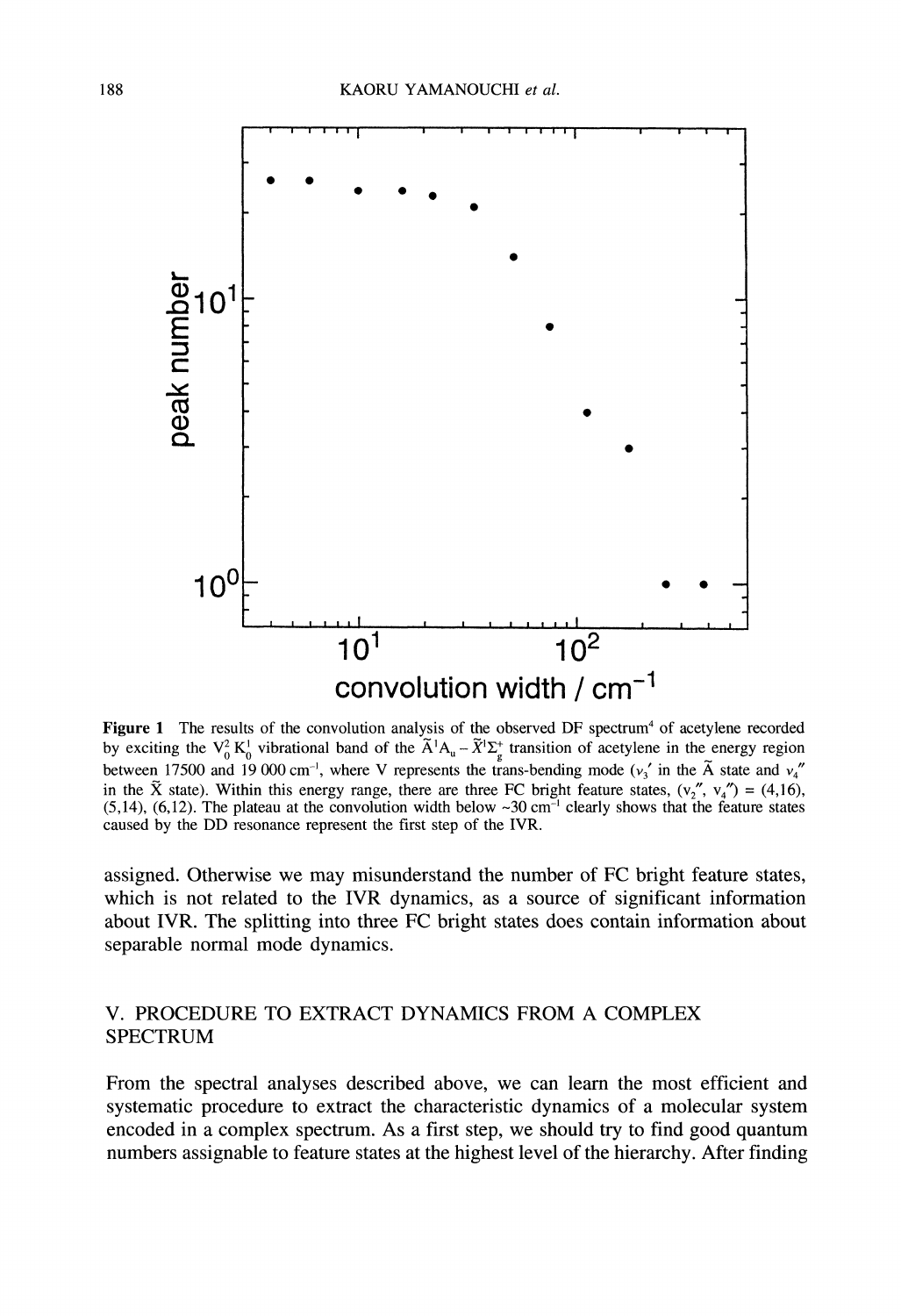some good quantum numbers in the short time dynamics, the resolution of the spectrum should be improved gradually to identify good quantum numbers for the lower level hierarchy, and consequently, to specify the stepwise energy flow pathway from the initially excited FC bright feature states.

In other words, by doing "assigning quantum numbers", which is the essential characteristic of conventional procedure in molecular spectroscopy, to feature states in the spectrum with higher resolution, finer details of the energy flow pathway and rates can be identified and quantified. When we reach a stage in the hierarchy of finer feature states at which definite assignment of individual peaks becomes impossible, a statistical analysis can be performed to determine the extent of mixing of the n-th order states, i.e. the extent of IVR.

As mentioned previously, the tree analysis was applied to the complex LIF spectrum of  $NO<sub>2</sub>$  by Davis<sup>22</sup> and Coy, Chasman, and Field.<sup>20</sup> However, the specific energy flow pathway was not derived from the tree analysis of the observed spectrum. Recently, Miyawaki, Yamanouchi and Tsuchiya<sup>23</sup> recorded the LIF spectrum of  $NO<sub>2</sub>$ spanning a broad energy range up to the dissociation threshold and assigned feature states of the highest level of the hierarchy based on the convolution analysis. It was shown that IVR proceeds mainly in two steps: i.e. the first step of IVR is an energy flow from the initially prepared feature states with the  $v_2$  bending mode character in the  ${}^{2}B_{2}$  electronically excited state towards almost all the vibrational feature states within  ${}^{2}B_{2}$  manifold and the second step is energy flow from the  ${}^{2}B_{2}$  feature states towards vibronic eigenstates via vibronic coupling between the  ${}^{2}B_{2}$  state and the vibrationally highly excited region of the  ${}^2A_1$  state. This example also demonstrates that the spectroscopic assignment at the highest hierarchy is critical to specify the energy flow pathway from a complex observed spectrum of a molecular system.

#### Acknowledgements

The authors express their thanks to Professor K. Kaya for providing them an opportunity to contribute to this special issue of Laser Chemistry in honor of Professor Mitsuo Ito, Emeritus Professor of Tohoku University, who stimulated their interest in excited state dynamics of polyatomic molecules. K.Y. is grateful to S.L. Coy for providing him with <sup>a</sup> preprint on the XAC analysis prior to publication.

#### References

- 1. K. Yamanouchi, H. Yamada, and S. Tsuchiya. J. Chem. Phys., 88, 4664 (1988).
- 2. K. Yamanouchi, S. Takeuchi, and S. Tsuchiya. J. Chem. Phys., 92, 4044 (1990).
- 3. K. Yamanouchi, in "Molecular Dynamics and Spectroscopy by SEP" edited by H.-L. Dai and R. W. Field. World Scientific (1993).
- 4. K. Yamanouchi, N. Ikeda, S. Tsuchiya, D.M. Jonas, J. K. Lundberg, G. W. Adamson, and R. W. Field. J. Chem. Phys., 95, 6330 (1991).
- 5. D. M. Jonas, S. A. B. Solina, B. Rajaram, R. J. Silbey, R. W. Field, K. Yamanouchi, and S. Tsuchiya. J. Chem. Phys., 97, 2813 (1992).
- 6. D. M. Jonas, S. A. B. Solina, B. Rajaram, R. J. Silbey, R. W. Field, K. Yamanouchi, and S. Tsuchiya. J. Chem. Phys., in press.